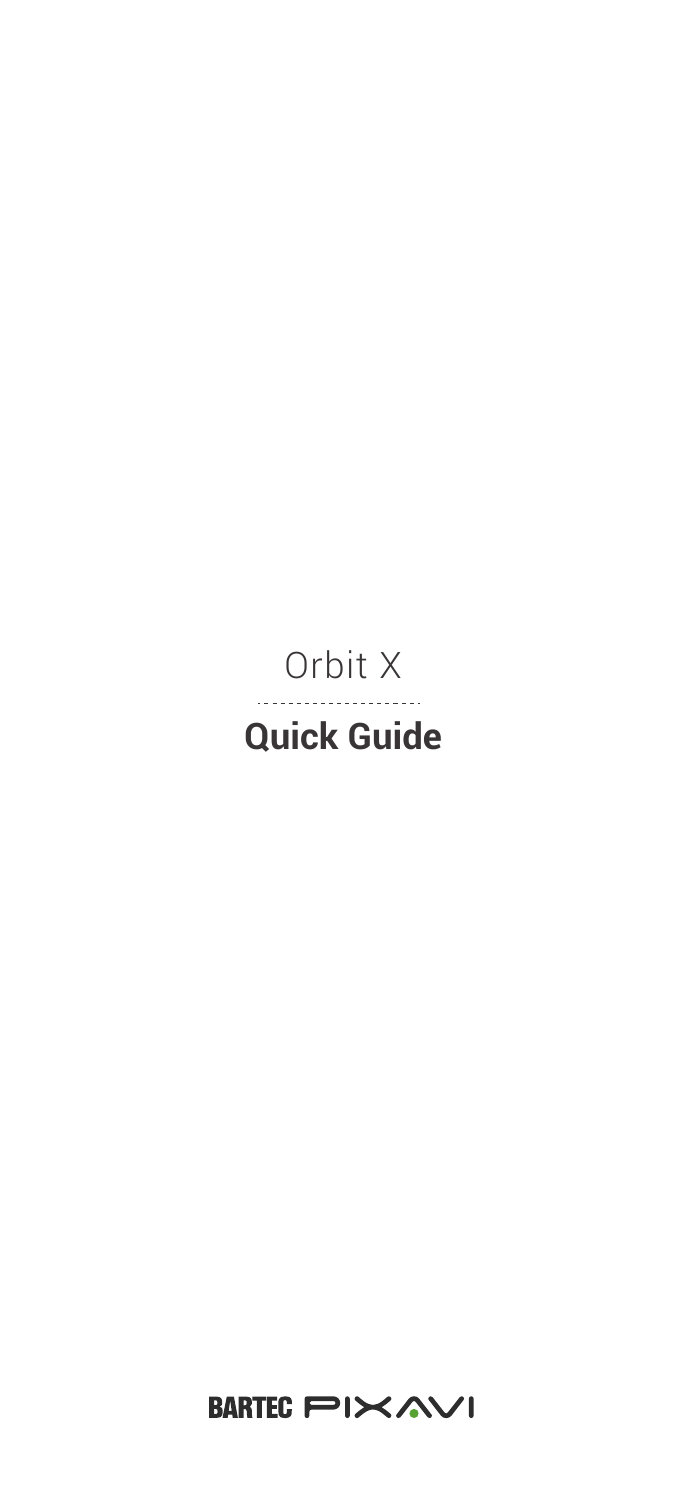*Congratulations on your new Orbit X camera. All you need to get started can be found in this quick guide*

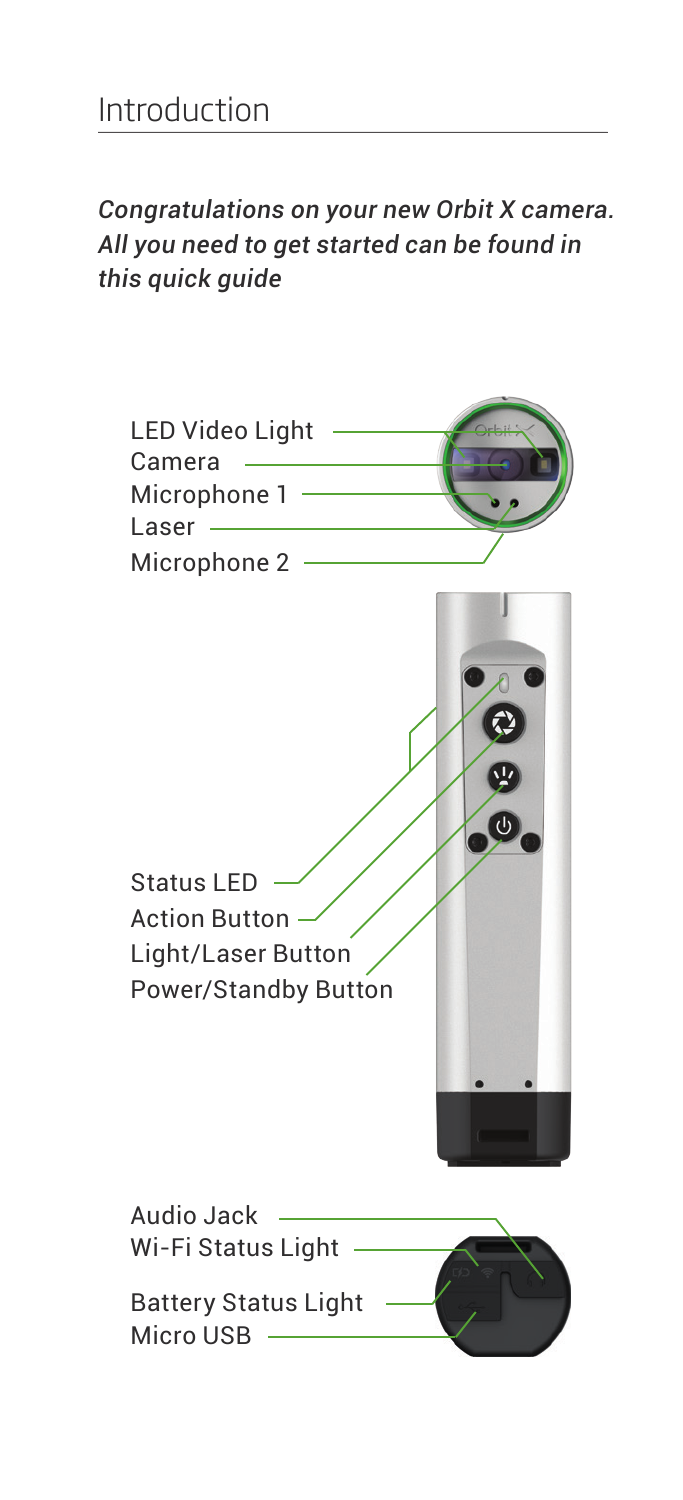#### *Let's get started!*

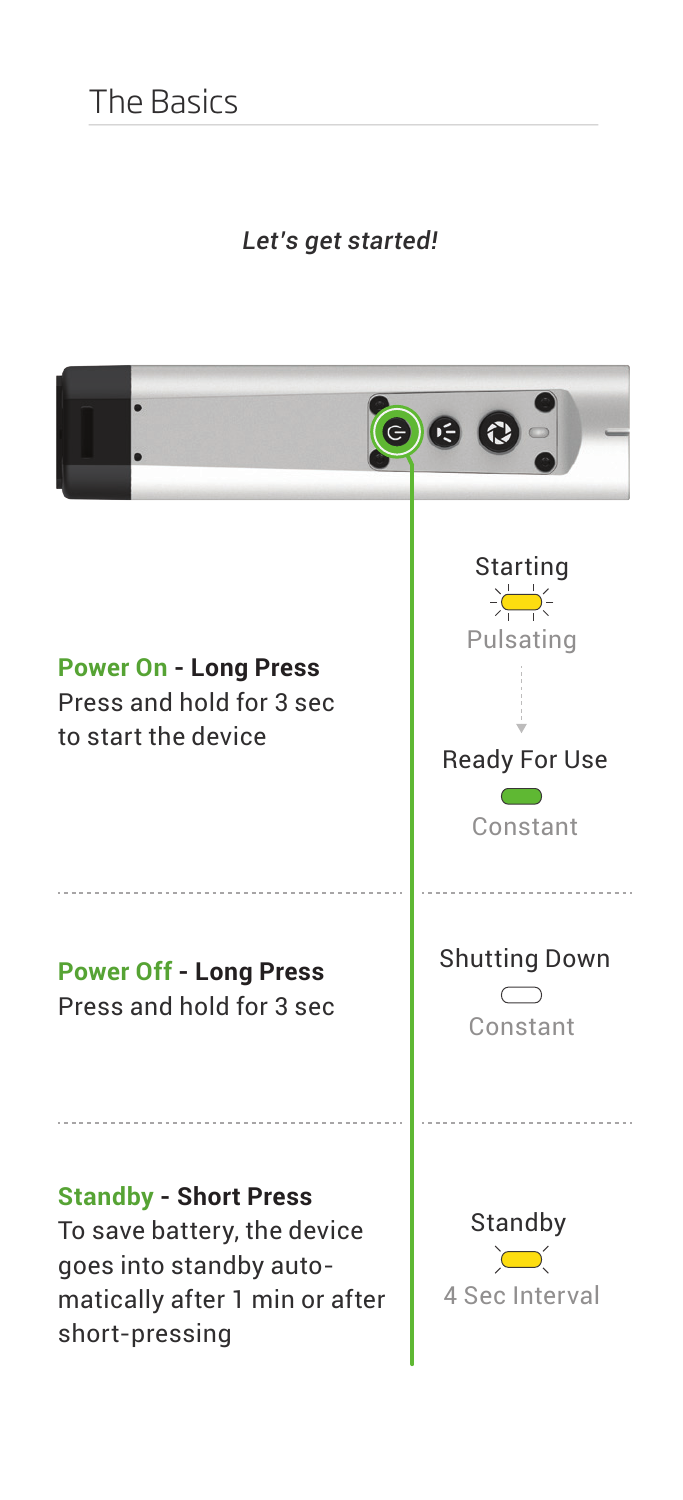# Photo, Video and Video Conferencing

#### *Capture and share your images*

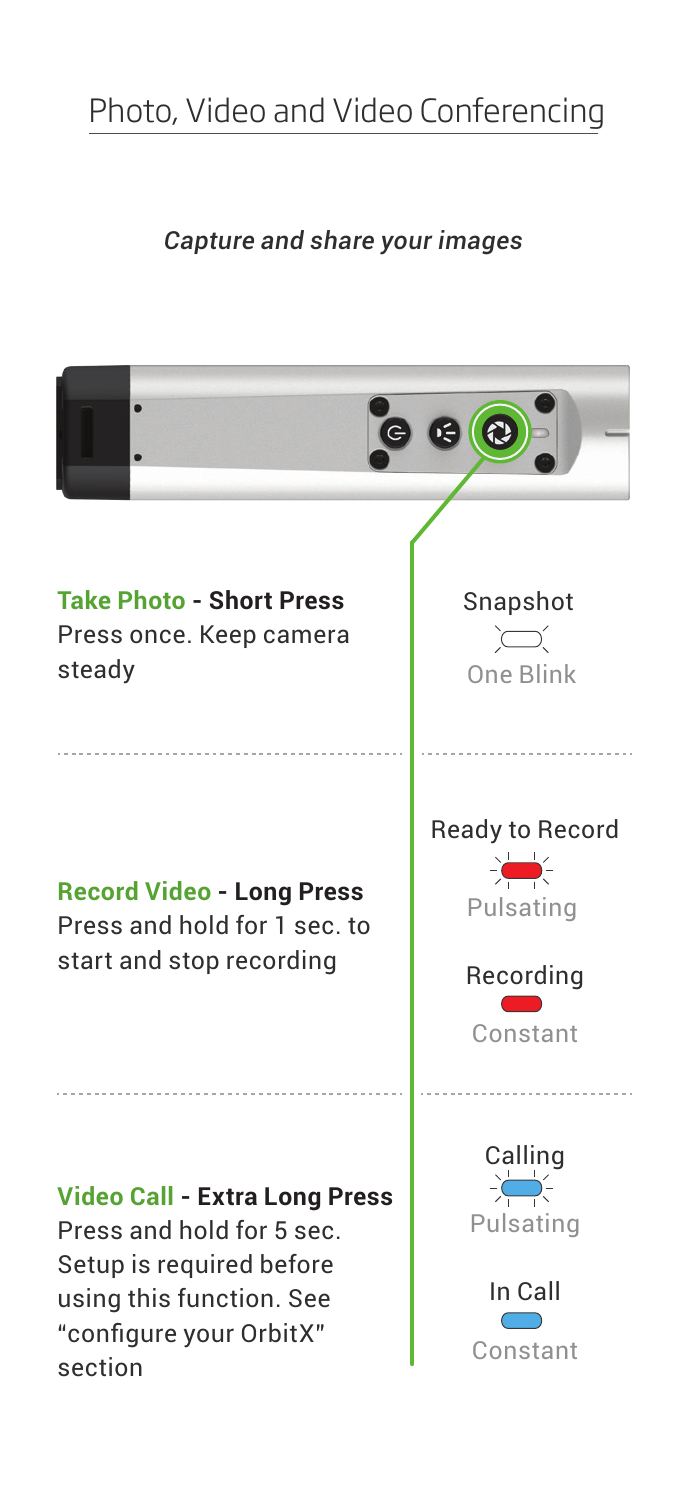#### *Night or day? Doesn't matter*

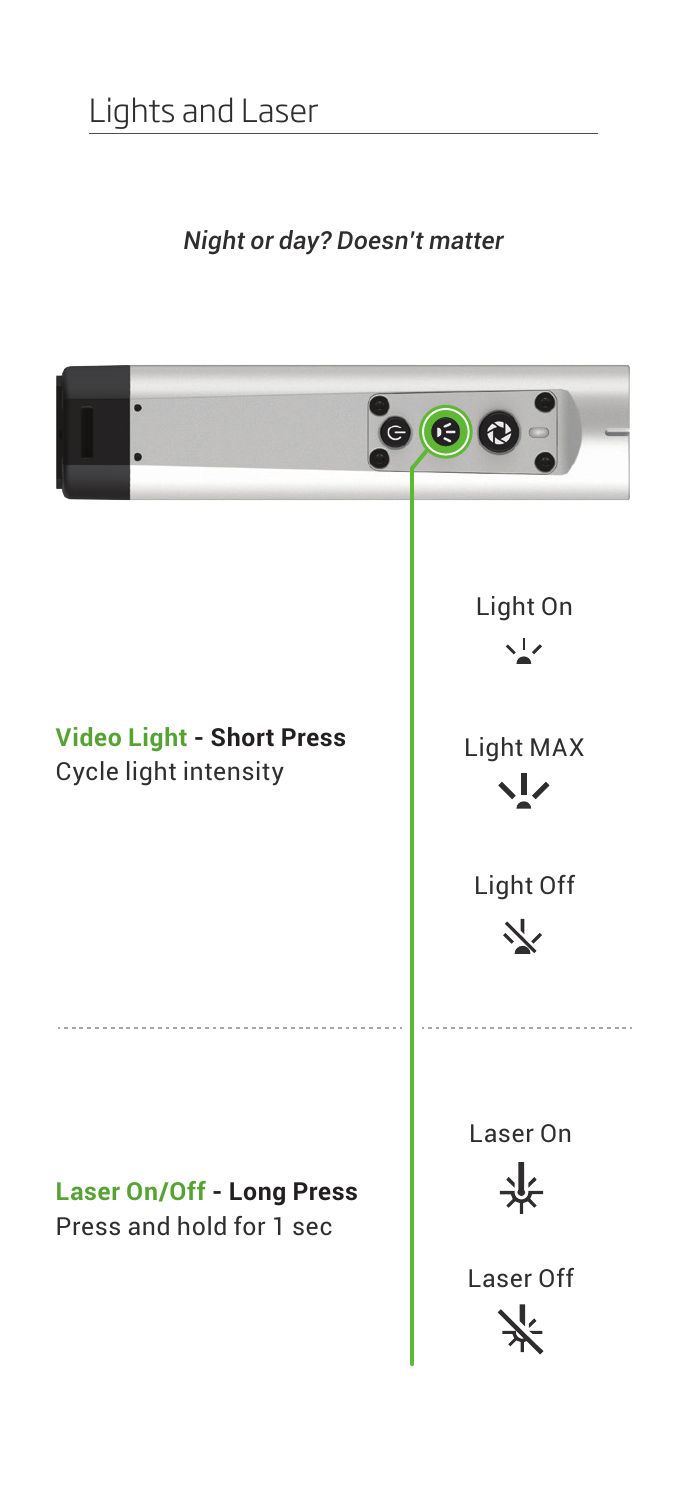*Connect it to the internet and get the job done!* 





*OR*



Download the Orbit X app on your android phone or tablet. The app is already pre-installed if you are using an Impact X or Gravity X device.

Follow the instructions and enjoy powerfull features like remote control and live video preview.

#### **Orbit X app Collaboration X**

Our Cloud Management web page.

#### **1)** Login to

*www.collaboration-x.net* or sign up for a 30 days free Collaboration X trial account.

**2)** Go to "Devices" and select "Orbit X Quick Setup".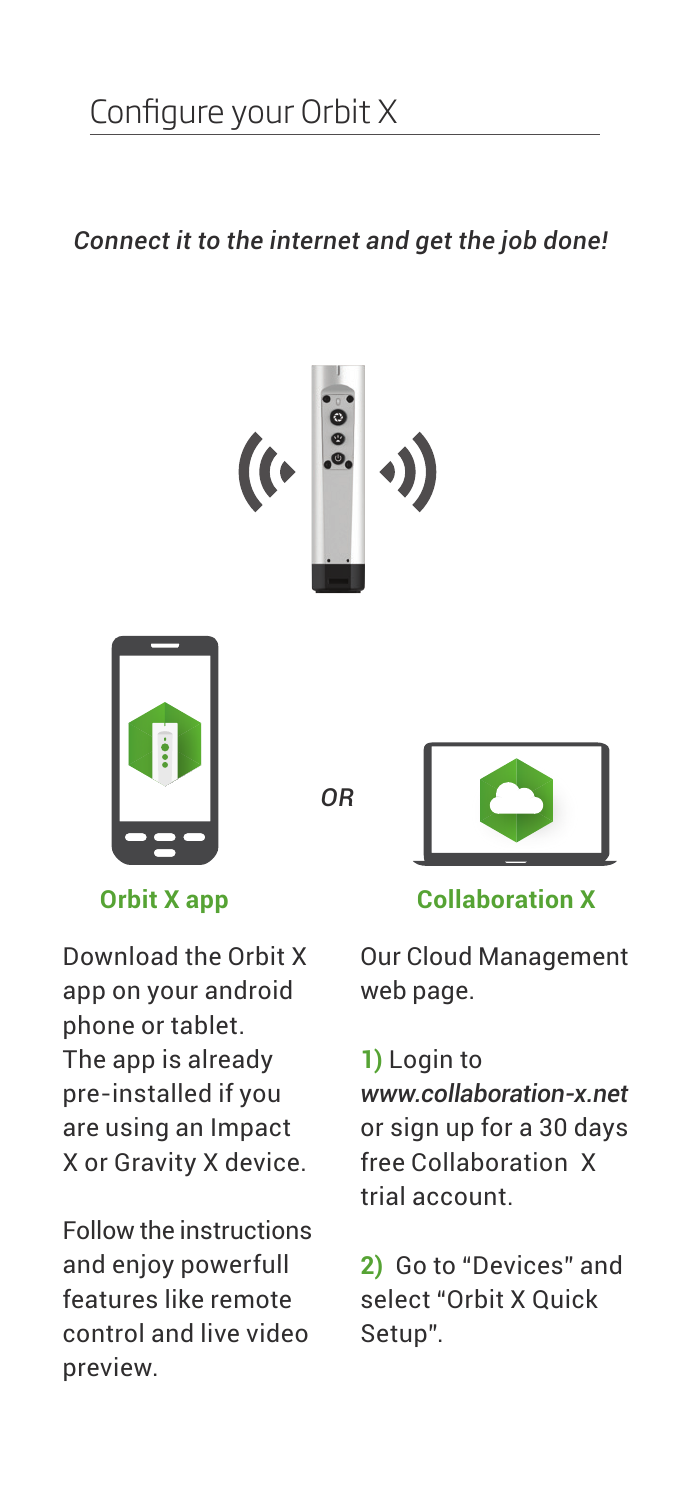*Attach it to everything!*

Mount your Orbit X to helmets, walls and other equipment with the included Curved and Flat Adhesive mounts and hardware





Mounting plate for curved surfaces (e.g. helmet)



Mounting plate for flat surfaces (e.g. walls)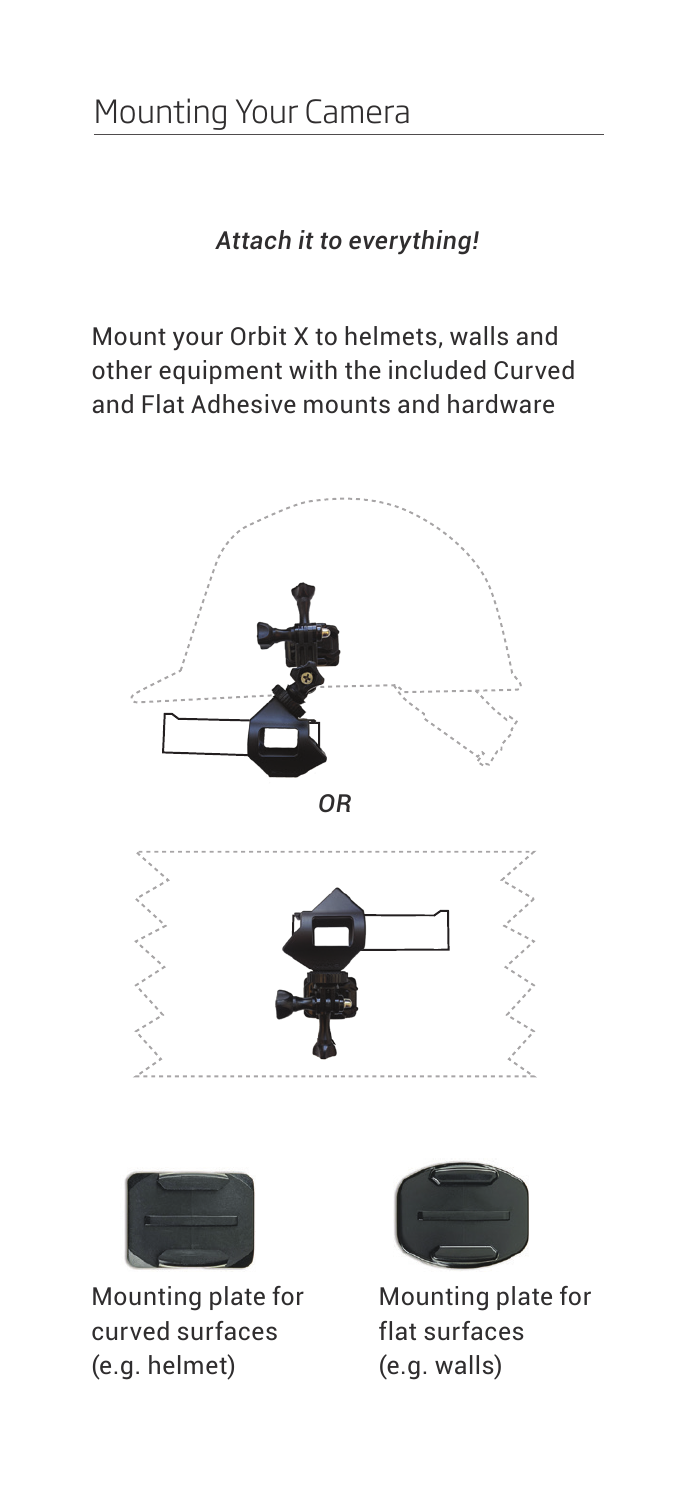### Overview

| Standby/Wake up         | داء | <b>Short Press</b> |
|-------------------------|-----|--------------------|
| Power On/Off            | را) | <b>Long Press</b>  |
| Take a Photo            | ć٦  | <b>Short Press</b> |
| Start/Stop Video Rec.   | ć٦  | Long Press         |
| Call/Hang Up Video Call | Ω   | 5 sec. Press       |
| Video Light On/Max/Off  | 业   | <b>Short Press</b> |
| Laser On/Off            | 业   | <b>Long Press</b>  |

| Starting                 |    | Pulsate        |
|--------------------------|----|----------------|
| Standby                  | Ŏ  | 4 Sec Interval |
| <b>Shutting Down</b>     |    | Constant       |
| <b>Ready For Use</b>     |    | Constant       |
| <b>Taking Photo</b>      | 0  | One Blink      |
| Ready To Record          | Ă  | Pulsate        |
| Recording                |    | Constant       |
| Calling<br>.             | ĬĹ | Pulsate        |
| In Call                  |    | Constant       |
| <b>Updating Software</b> | T  | Pulsate        |
| Pairing Mode             |    | Pulsate        |



| Full Battery       |
|--------------------|
| $\Box$ Ok Battery  |
| $\Box$ Low Battery |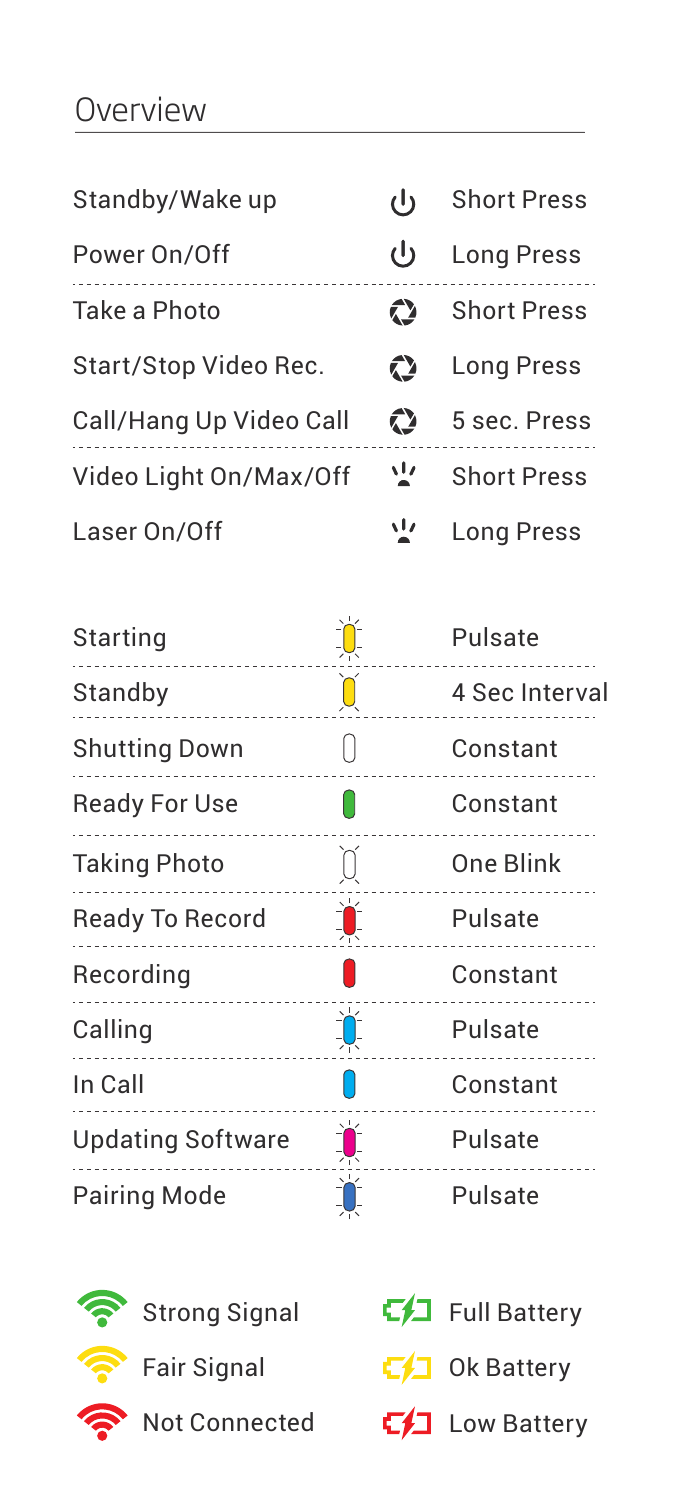## Charging

The Orbit X has a high quality, high capacity battery and shall only be charged using the charger supplied with the unit. Charging the Orbit X from 0% to 80% battery capacity takes approximately 2 hours. Charging the remaining 80% to 100% takes 1 ½ hours. The Orbit X should not be used/operated during the charging process.

### Factory Reset

- 1. Turn device off
- 2. Press and hold Power and Camera button at the same time. The Status LED will turn constant Pink.
- 3. Press and hold the Light button until the LEDs on the back blink red.
- 4. Press and hold the Camera button to confirm. The status LED will blink Pink.
- 5. The device will re-start when finished.

## Software Update

The Orbit X will update to the latest software automatically when it's connected to the internet. The status LED will pulsate "Pink" when it is updating. See the "configure your OrbitX" section to set it up.

### Support

FAQs and technical support can be found here: **www.bartec-pixavi.com/support**

## Marking

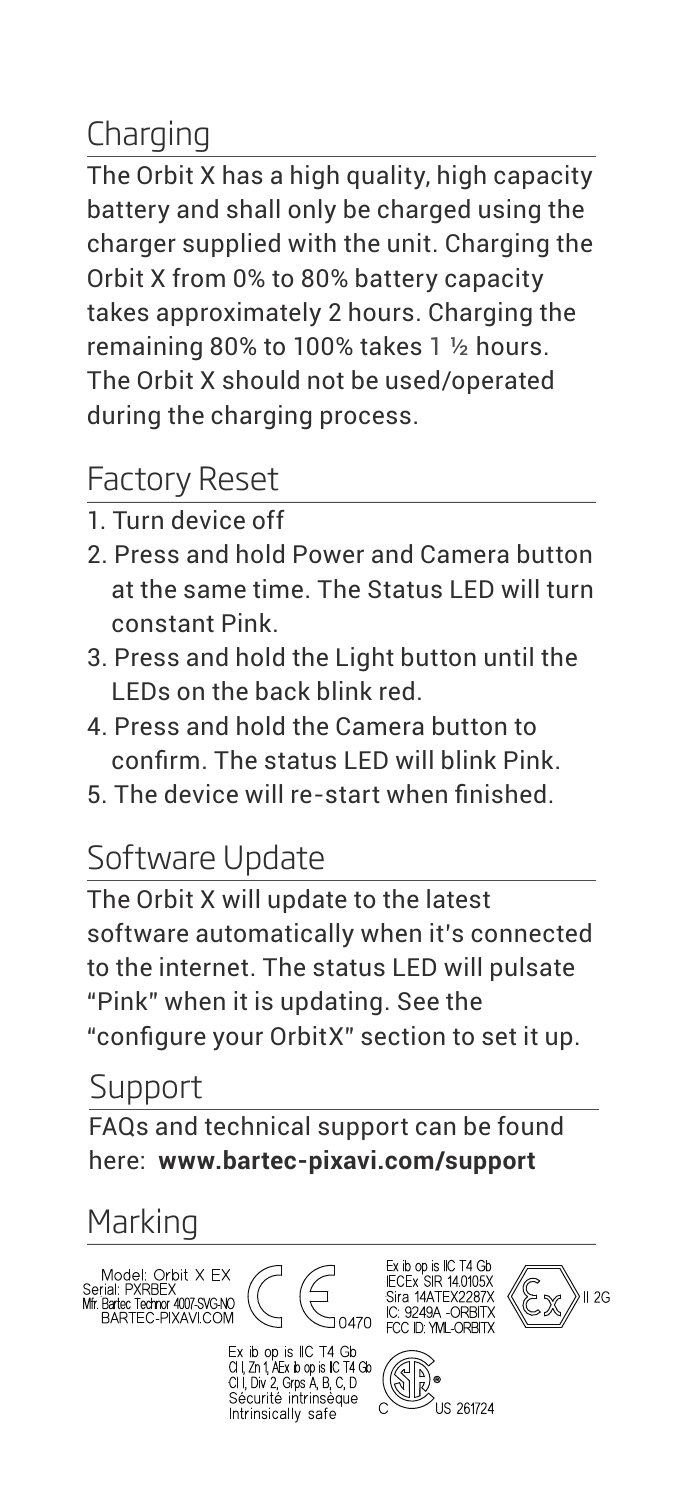Special Conditions For Safe Use

| Ex ib parameter USB Interface Headset |                |              |
|---------------------------------------|----------------|--------------|
| $U_{\alpha}$                          | 8.4 V          | 11.6V        |
|                                       | 0.445A         | 0.399 A      |
|                                       | 0.933W         | 1.565W       |
|                                       | $1.35 \,\mu F$ | $1.39 \mu F$ |
| $L_0$ $D_0$                           | $3.06$ µH      | 20.6 µH      |
|                                       |                |              |

### Audio Levels

The device is compliant with the EN9650-1 standard. However, third party music players can exceed the recommended audio levels, and as such should be used with caution as prolonged listening to sound at high volumes can cause permanent damage.



## Recycling (WEEE)

If you wish to discard the Orbit X, please contact your dealer or supplier. Do not throw the device in your domestic rubbish/trash.



#### Integrated Laser

The Orbit X has built-in Laser functionality for realtime collaboration and highlighting. The laser can be controlled with the "light-button" It uses a class 2 laser

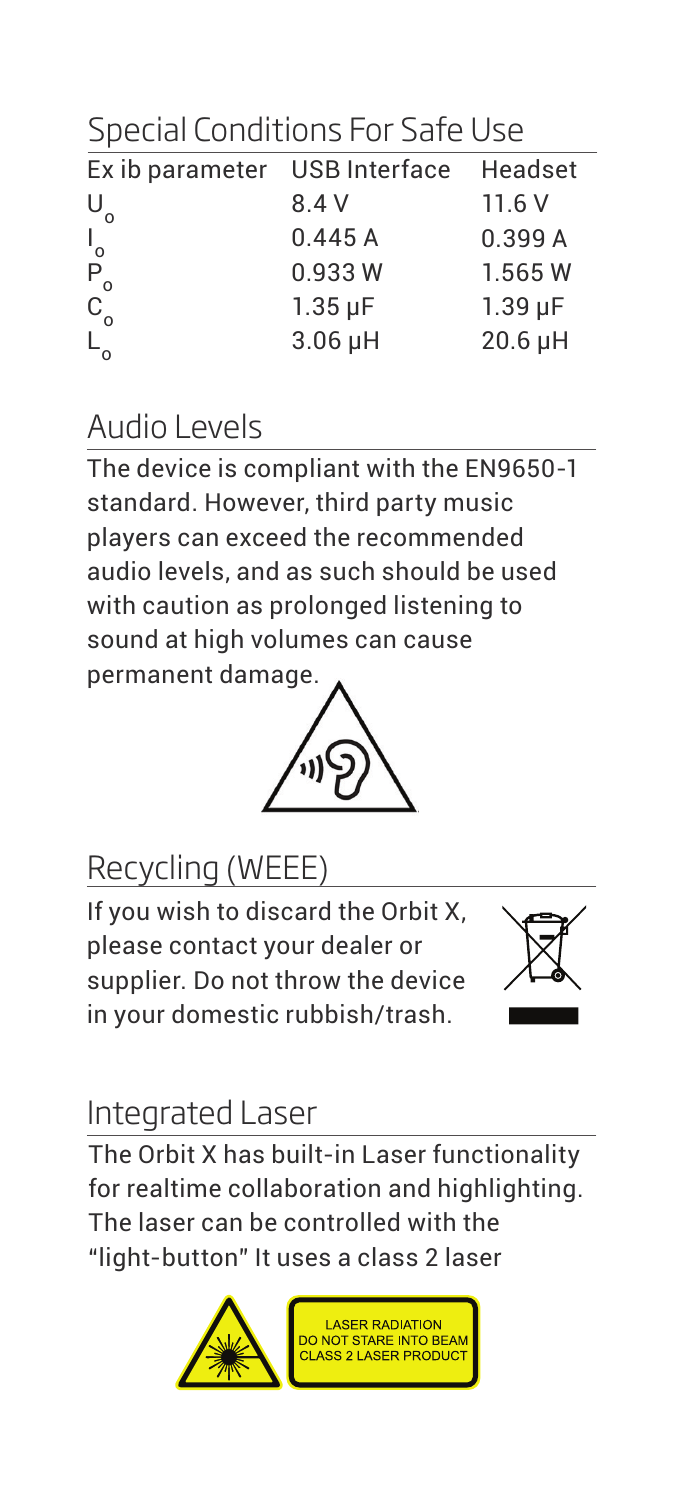# Conditions For Use (CSA)

The ambient temperature range of the Orbit X is  $-20^{\circ}$ C to  $+45^{\circ}$ C

The Orbit X shall be protected from contamination by liquid and dust; this is normally achieved by the operator carrying the device on their person.

The USB port may be used for charging the equipment when in the non-hazardous area only, using one of the following chargers specifically supplied for use with the unit:

Deltaco part number USB-AC35M (ambient for charging is 0ºC to 45ºC) Ansmann part number 1001-0007 (ambient for charging is 0ºC to 45ºC) GlobTek model number GT-41078-0505-USB (ambient for charging is 0ºC to 45ºC) GlobTek model number GT-41078-0506-0.4-USB (ambient for charging is 0ºC to 45ºC) Glob Tek model number GT\*-46101-\*05\*-USB (ambient for charging is 0ºC to 40ºC) Glob Tek model number GT\*-46101-\*06\*-USB (ambient for charging is 0ºC to 35ºC).

The maximum input voltage (Um) from the charger between the lines is 5.8 V. The charger shall be approved for use in USA/Cananda against CSA/UL 60950-1 or equivalent.

The USB port is also used for data download. The port has been assessed with a Um of 5.8 V. The equipment connected to the USB port shall be approved for use in USA/Canada against CSA/UL 60950-1 or equivalent.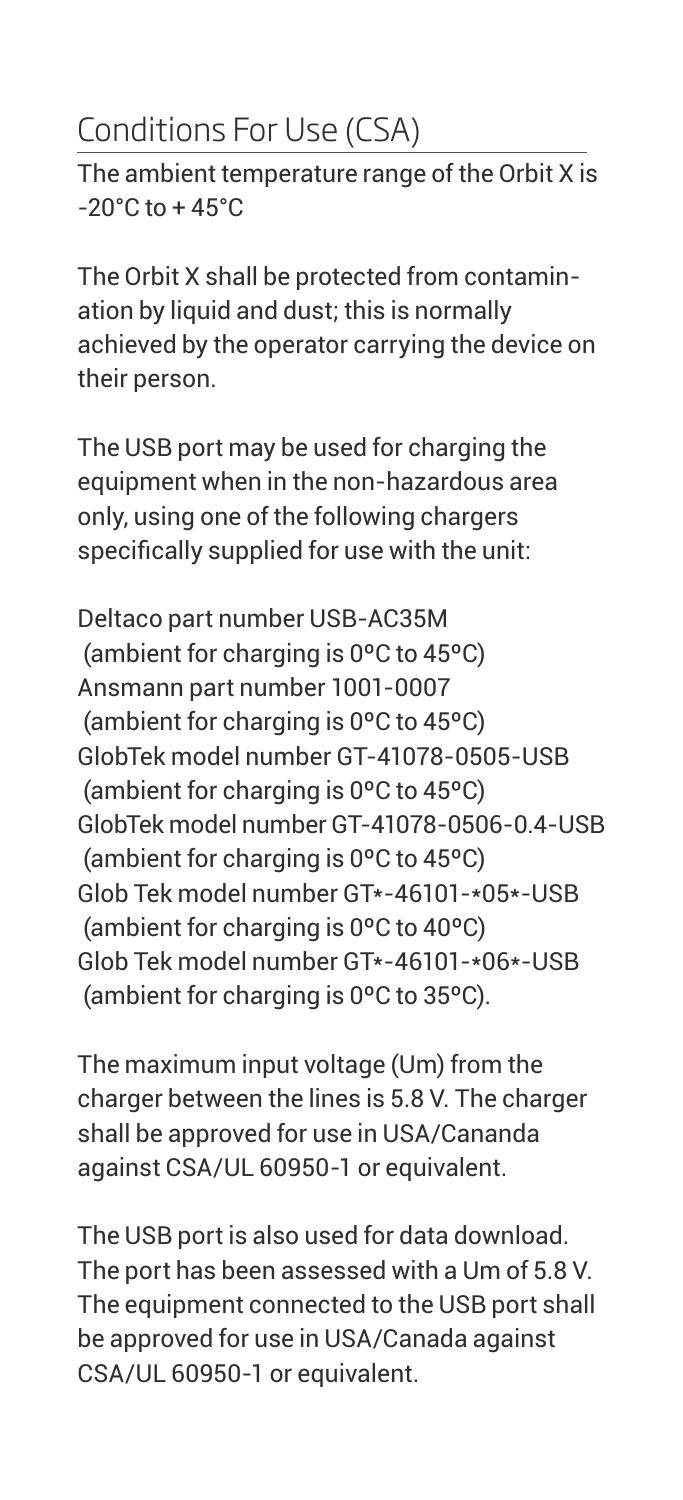## Conditions For Use (ATEX & IECEx)

The ambient temperature range of the Orbit X is  $-20^{\circ}$ C to  $+45^{\circ}$ C

The Orbit X shall be protected from contamination by liquid and dust; this is normally achieved by the operator carrying the device on their person.

The USB port may be used for charging the equipment when in the non-hazardous area only, using one of the following chargers specifically supplied for use with the unit:

Deltaco part number USB-AC35M (ambient for charging is 0ºC to 45ºC) Ansmann part number 1001-0007 (ambient for charging is 0ºC to 45ºC) GlobTek model number GT-41078-0505-USB (ambient for charging is 0ºC to 45ºC) GlobTek model number GT-41078-0506-0.4-USB (ambient for charging is 0ºC to 45ºC) Glob Tek model number GT\*-46101-\*05\*-USB (ambient for charging is 0ºC to 40ºC) Glob Tek model number GT\*-46101-\*06\*-USB (ambient for charging is 0ºC to 35ºC).

The maximum input voltage (Um) from the charger between the lines is 5.8 V.

The USB port is also used for data download. The port has been assessed with a Um of 5.8 V and shall be installed in accordance with clause 12.2.1 of IEC 60079-14:2007/EN 60079-14:2008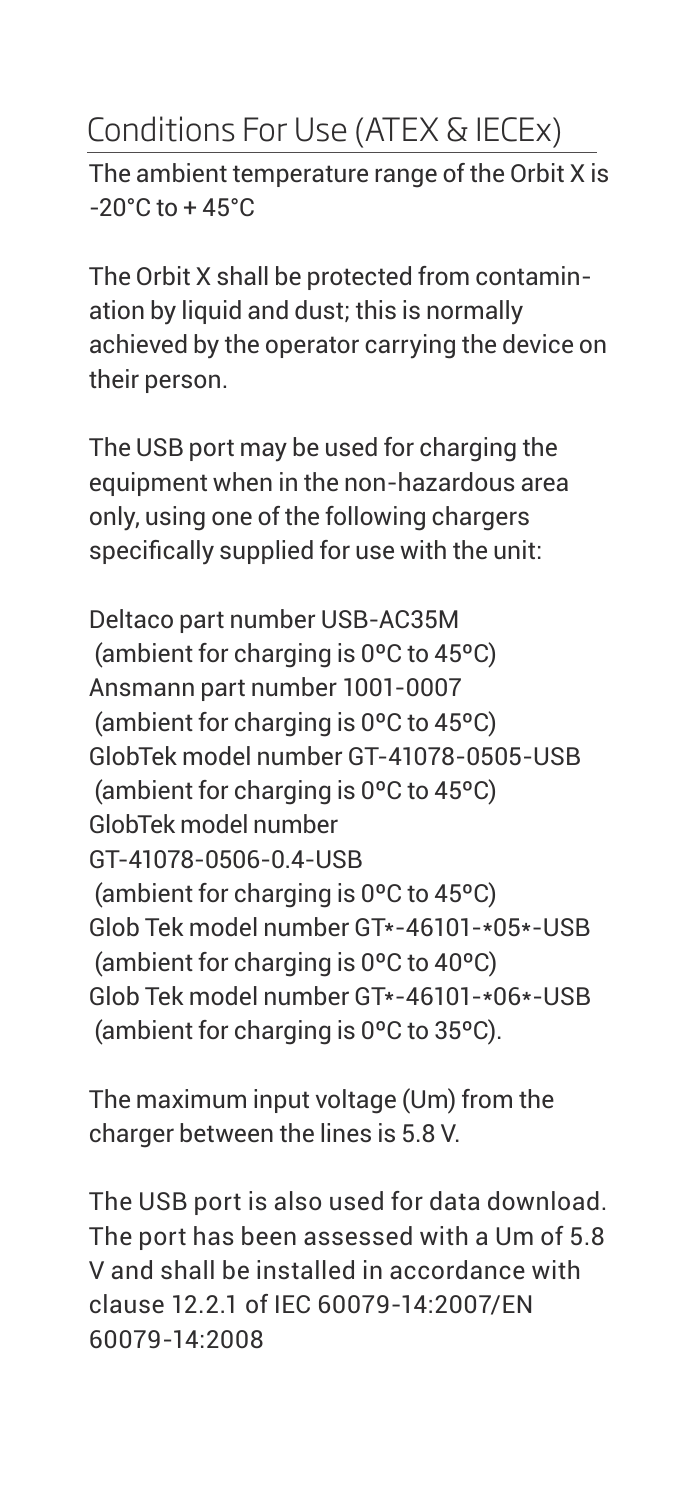## FCC/IC

This device complies with Part 15 of the FCC Rules. Operation is subject to the following two conditions: (1) this device may not cause harmful interference, and (2) this device must accept any interference received, including interference that may cause undesired operation.

Ce produit répond aux exigences de la section 15 de la réglementation FCC. Son fonctionnement est soumis aux deux conditions suivantes: (1) cet appareil ne doit pas causer d'interférences nuisibles et (2) cet appareil doit accepter toute interférence reçue, y compris les interférences qui peuvent provoquer un fonctionnement indésirable.